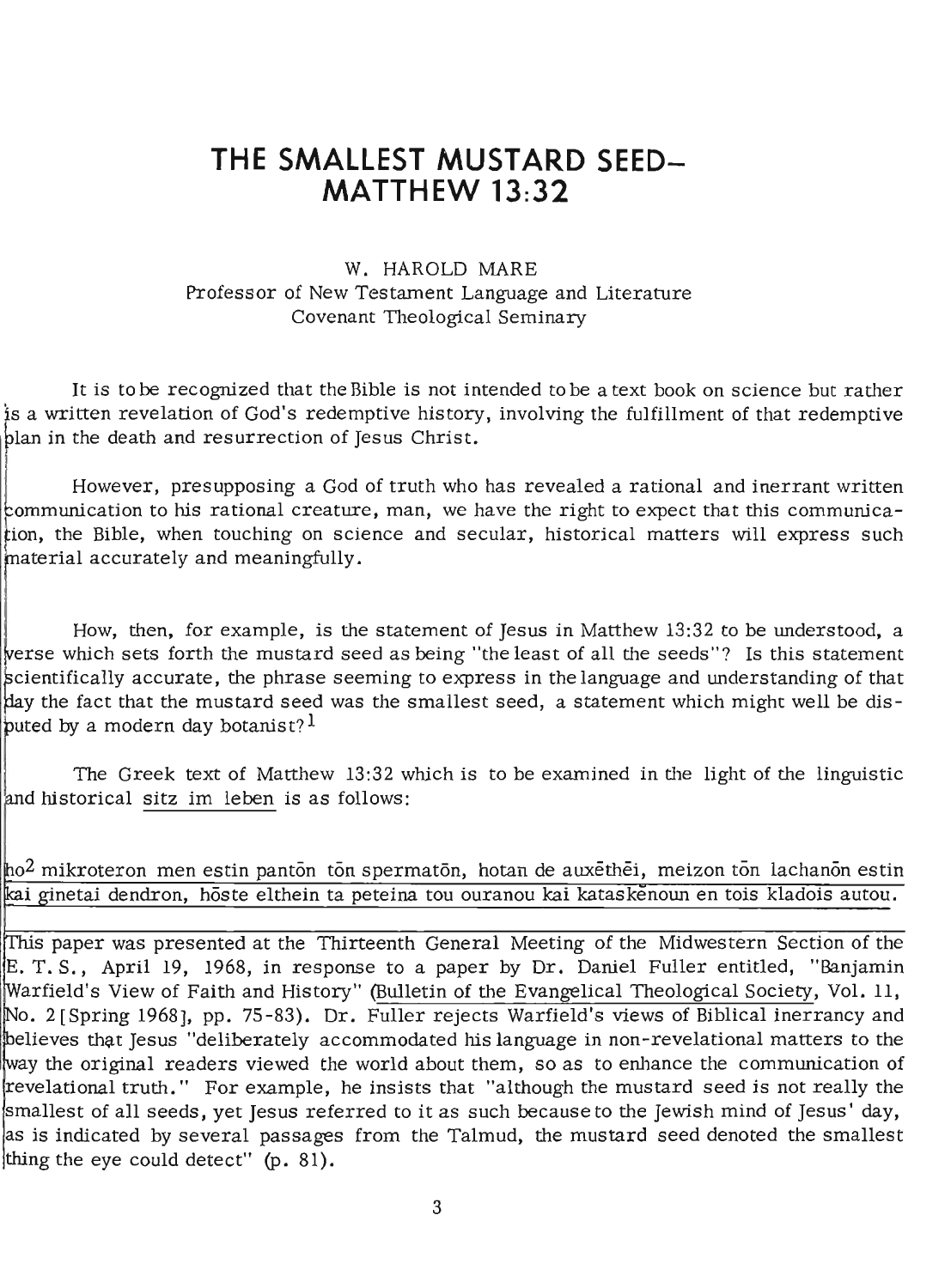It is well to observe how Matthew 13:32 is translated by some of the more modern versions. They fall into three basic categories as follows:

#### 1. THOSE TAKING THE COMPARISON WORDS AS SUPERLATIVE

"Which indeed is the least of all seeds... it is the greatest among herbs, and becometh a tree. . . " (KJV).

"It is the smallest of all seeds... it is the greatest of shrubs and becomes a tree..." (RSV).

"It is the smallest of all seeds. . .it is the largest of plants and grows into a tree..." (Goodspeed).

"welches das kleinste ist unter allen Samen... so ist es das grosseste unter dem Kohl, und wird ein Baum. . . " (Luther).

# 2. THOSE TAKING THE FIRST COMPARISON WORD AS SUPERLATIVE Bur THE SECOND ONE AS COMPARATIVE

"It is the smallest of all seeds. . .it is bigger than any plant and becomes a tree. . ." (Berkeley).

"This indeed is the smallest of all the seeds;  $\dots$ , it is larger than any herband becomes a tree. . . " (Roman Catholic Confraternity Edition).

## 3. THOSE TAKING THE FIRST COMPARISON WORD AS COMPARATIVE, Bur COMBINING IT WITH THE IDEA OF TOTALITY, AND THE SECOND WORD AS COMPARATIVE

"Which indeed is less<sup>3</sup> than all seeds; . . . it is greater than the herbs and becometh a tree. . . " (ASV).

"It is <u>less</u> than any seed on earth... it is <u>larger</u> than any plant, it becomes a tree..."<br>(Moffatt).

It is evident from the variation in these translations sampled that there is a struggle to : find adequate words with which to express the meaning of the Greek words.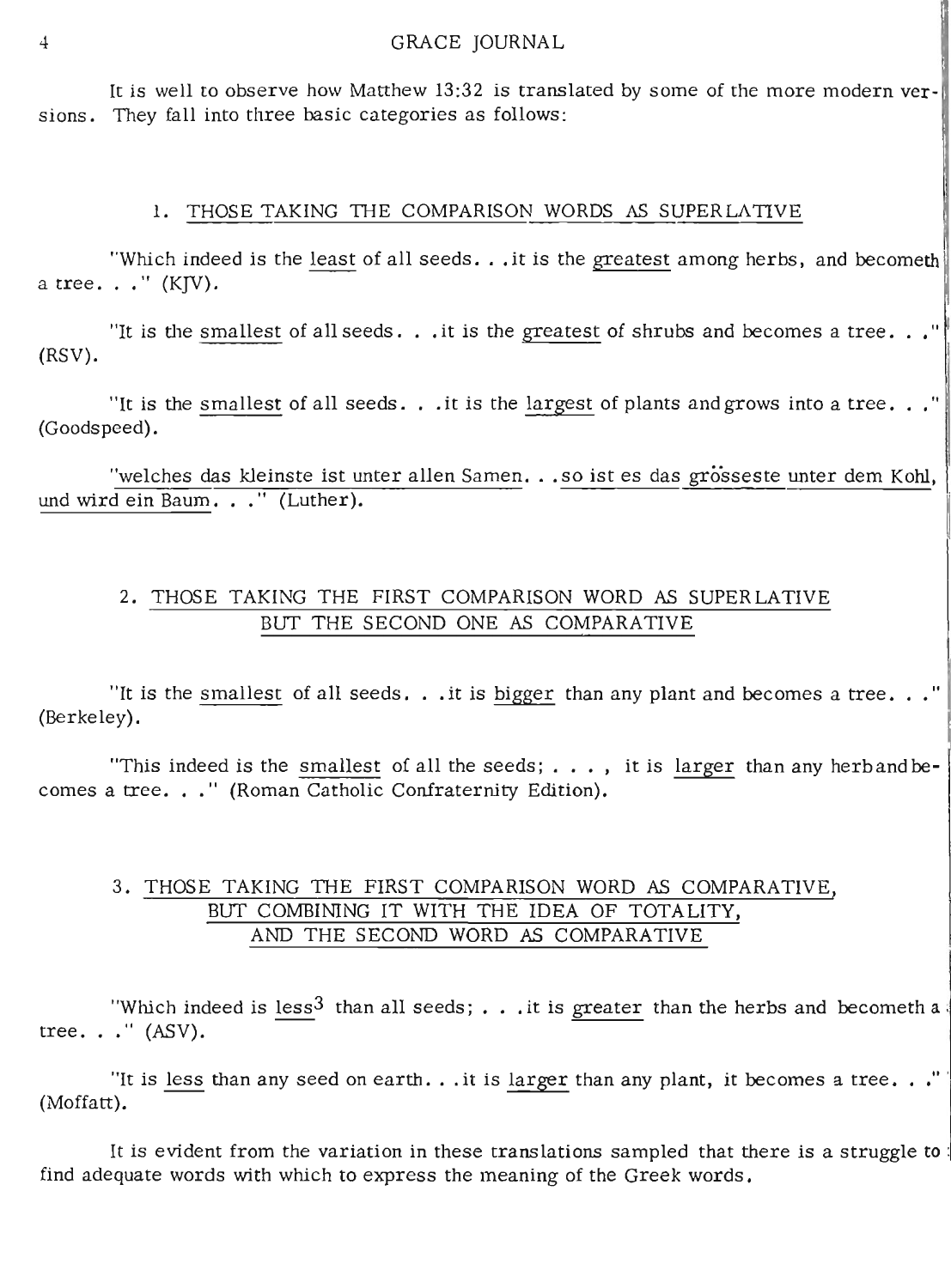## THE GREEK COMPARATIVE AND SUPERLATIVE IN THE NEW TESTAMENT

In contrast to the rather distinct and separate categories occupied by the comparative and superlative in classical Greek,  $4$  these two forms of comparison in the New Testament are less istinctive and tend to overlap. Actually the superlative form is on the decline in the New testament.<sup>5</sup>

As to meaning and function Robertson, in noting a blurring of distinction between the  $\frac{1}{2}$ omparative and superlative in the New Testament, observes that the comparative can be used hen three things are compared (I Cor. 13: *13J* as well as be found in its usual sense of comaring two things (I Cor. 12:23, Luke 7:42f).  $^6$ 

It is to be observed further that as the New Testament superlative, besides having the ormal superlative sense, like biggest, fastest, etc., can have the elative force of "very," so he comparative also may be used in the elative sense (Acts  $24:22:25:10;$  II Tim. 1:18; John 13:  $27.7$ 

Robertson observes that the comparative has both the ideas of contrast or duality Gegensatz) and of the relative comparative (Steigerung), the latter idea being the dominant hought in most of the New Testament examples, the notion of duality, however, always being in the background (cf. Matt. 10:15; II Pet. 1:19; I Cor. 11:17; I Cor. 1:25).  $8$ 

#### THE MEANING OF IMPORTANT WORDS IN MATTHEW 13:32

In the discussion of the meaning of the words important to the understanding of Matthew  $\beta$ :32, mikroteron is the first to be considered, being a comparative form used five times in the New Testament, two of which occurrences are used similarly in parallel passages, Matthew  $3:32$  and Mark 4:31. Two other uses are likewise in parallel passages, Matthew 11:11 and Luke 7:28, in which Christians are compared in greatness to John the Baptist, with the thought  $\frac{1}{2}$  although none humanly born is greater (meizon) than John, yet he who is "smaller" nikroteros), or "smallest" is greater (meizon) than he.<sup>9</sup> The comparative sense of mikroteros here is to be preferred, for the comparison involves a duality between John the Baptist and another individual who, on the one hand, is considered smaller and, on the other, greater than john. Cullmann presents an interesting thought that mikroteros in Matt. 11:11 (and Luke 7:28) should be translated "younger," this being a reference to Christ as John's greater successor,  $10$ an idea which fits the concept of John 3:30.  $11$ 

The last New Testament use of mikroteros is found in Luke 9:48 where "the smallest" ne (ho mikroteros) among all the disciples is declared to be great (megas). The article used here  $\overline{\text{may make}}$  the superlative translation preferable by specifying the one among all, but if this were the idea exclusively, it would seem that the comparative or superlative  $12$  form would more likely have been used than megas in the conclusion of the thought.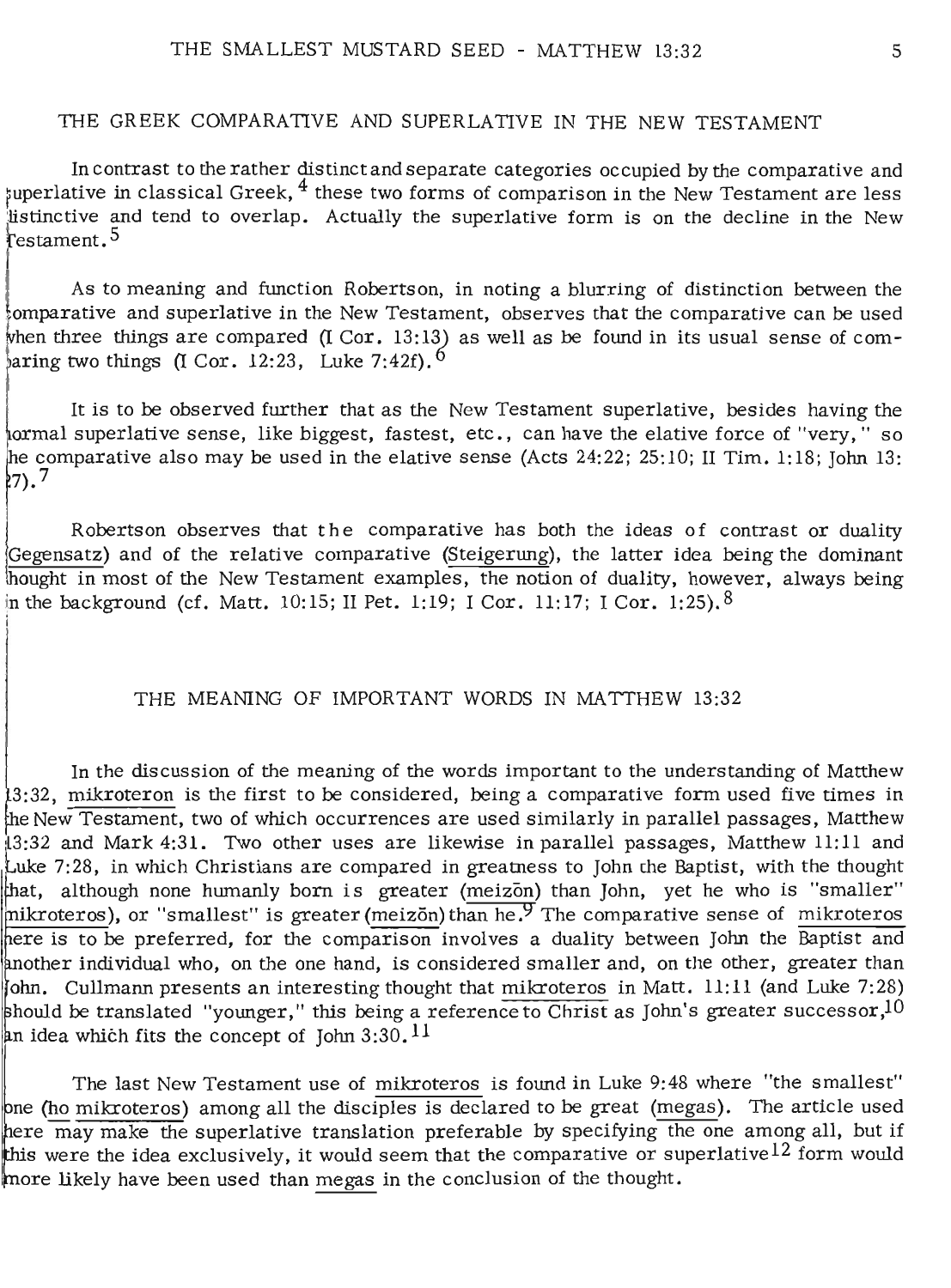The comparative, meizon, is common in the New Testament, occurring some fifty times,  $^{13}$  often used in comparing two things (as Matt. 23:17, 19; Luke 12:18; John 4:12), sometimes comparing more than two things (as John 10:29, etc.)<sup>14</sup> and sometimes having a superlative meaning when comparing a number of things or persons (as Matthew 18:1, 4; Mark 9:34; Luke 9:46). Thus, it is evident that the testimony is mixed as to the specific usage of meizon, the context alone having to determine its meaning whether comparative, "greater," or superlative, "greatest." In the context of Matthew 13:32 the seed, when grown (auxethei, effective, punctiliar aorist passive) is declared to be meizon with respect to the lachana, not necessarily in respect to every lachanon, nor "greater" in every way, but greater by becoming dendron, ' tree-size,  $^{15}$  the duality concept<sup>16</sup> being emphasized between the mustard seed which grows larger and the other garden herbs which at maturity are not so large.

Regarding sinapi, it is difficult to determine specifically the exact species of mustard seed called in the text kokkos sinapeos,  $17$  it being identified by most as being brassica (or, sinapis) nigra (black mustard), but also claimed as being sinapis alba (white mustard, a view he 1d by Dalman), sinapis orientalis (Pratt), sinapis arvenis (Dalman), salvadora persica (Royle), phytolacca decandra (pokeberry)(Frost), and phytolacca dodecandra (an Abyssinian species of pokeweed). <sup>18</sup> At any rate, Jesus identifies it with sperma, a seed from which anything springs, but in the botany area, a seed from which a plant germinates,  $19$  in the context. being further compared not only with all spermata generally, but in particular with the lachana, a vegetable species of plants, the garden herbs, in contrast to the wild plants.  $20$ 

The dendron here need not be considered the timber tree, but can include tall plants : (Hdt.  $1.193$ ) and such small trees as the olive tree (Ar. Av. 617). The mustard seed here would be that plant which would grow to small tree size, up to ten feet in height.  $21$ 

Thus, this verse conveys the thought that a small seed, scme species of the mustard seed, of the biological phylum, the spermatophyta,  $22$  of which there are more than 126,000 species,  $^{23}$  of that subdivision of seeds called the garden, or cultivated, herbs, has the unusual characteristic of developing from a very small size to that of tree size, not the largest tree category, but to a height considerably larger<sup>24</sup> than that to which herb seeds usually grew. Such a comparison from smallness to largeness was a fitting illustration to express an aspect of the kingdom of heaven, that is, although seen to be extremely small in its beginning, it develops: into an organism of considerable size.

## A RESULTANT INTERPRETATION AS TO THE SIZE OF THE MUSTARD SEED IN RELATION TO THE SCIENTIFIC EVIDENCE

Some, as Daniel P. Fuller, have understood that such passages as Matthew 13:32 involve ( scientific error. Fuller says that Jesus found it necessary to illustrate the small beginnings of the kingdom of God,

... by referring to what His hearers considered to be the smallest seed (Matt. 13:32; 17:20). Although the mustard seed is not really the smallest of all seeds, yet Jesus referred to it as such....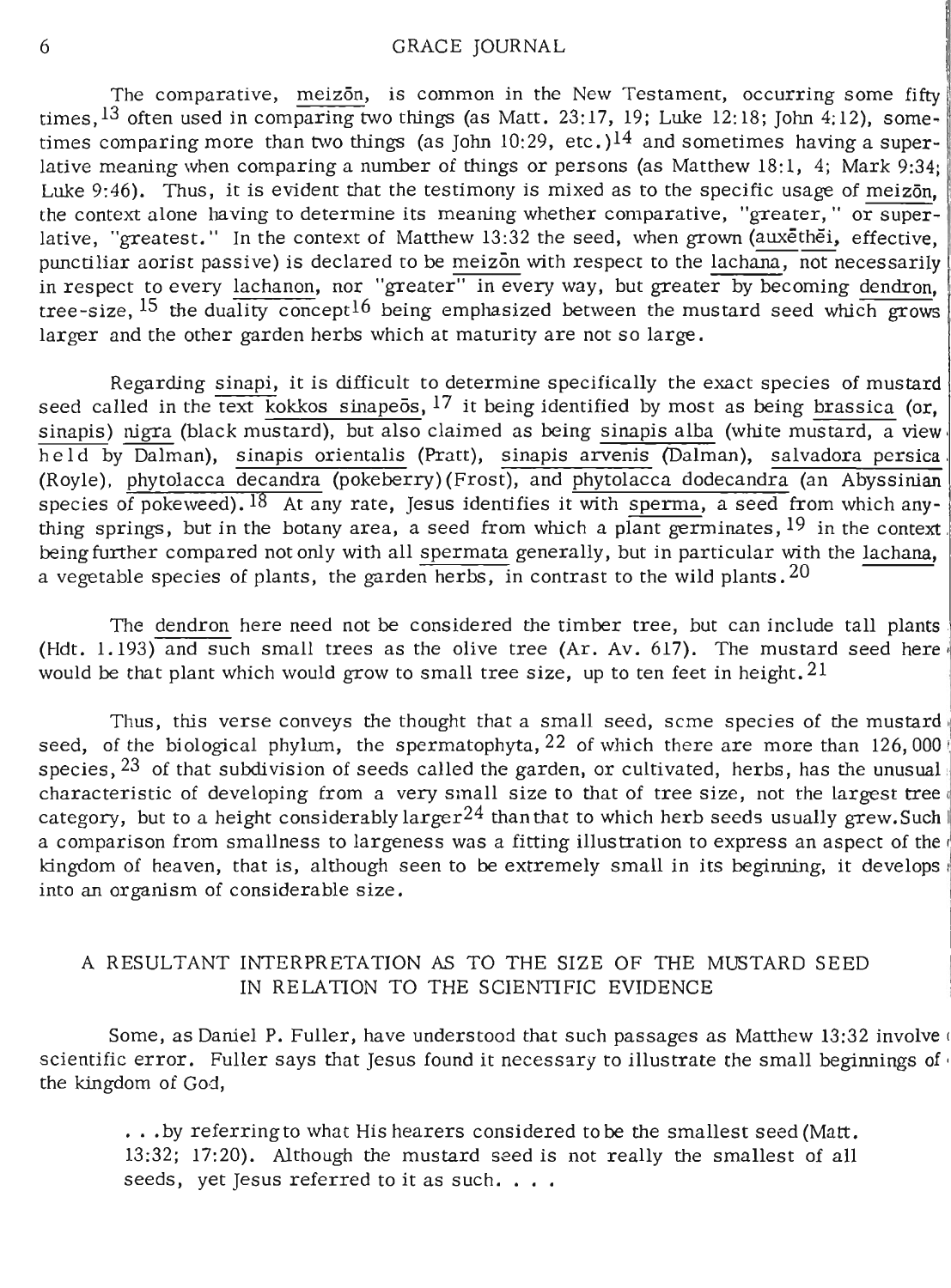Surely God and Jesus subserved the interests *oi* truth more by accommodating themselves to the people's understanding of botany than they would have by being as careful to be inerrant in this non-revelational matter as they were in revelational ones. 25

Jesus' statement in Matthew 13 :32 about the size of the mustard seed need not, and has no reason to, be interpreted as contradictory to scientific evidence for the following reasons.

In the first place, although, as noted above, the orchid seed may be the smallest, or one of the smallest plant seeds, and thus smaller than the mustard seed, it is not necessary to consider Jesus' statement in Matthew 13:32 as containing scientific error since the class of seeds with which the mustard seed is associated is the garden herb group (lachana) which may possibly be interpreted as being the "all the seeds" category to which reference is made in the earlier part of the statement, "all" there being limited to the specific group (lachana) under consideration in the total context of the verse.  $26$  Since the mustard seed probably was cultivated in Palestine in ancient times, for its oil,  $2^7$  it may be argued that Jesus, when speaking of this type of seed, was talking about it in a comparison with all those seeds which were planted by farmers for food. Since panton is used with the lachana group in the parallel passage in Mark 4:31, it may be further argued that the panton tonspermaton group in both Matthew 13:32 and Mark 4:31 is intended to mean only the lachana species, the "all the garden herb" group. In this limited context of garden herbs then, Jesus speaks of the mustard seed as extremely small.

With "all the seeds" being understood as limited in this way by the context, the minute orchid seed<sup>28</sup> need not be considered as being included by Jesus in His statement. It is to be observed that if Jesus had said, "The mustard seed is smaller than the orchid seed, " He would have seemed to have spoken erroneously; but this He did not say.

Secondly, that the expression comparing smallness with the size of mustard seed was a common Jewish saying<sup>29</sup> argues for the fact that scientific literalness and preciseness need not be pressed upon it, it being able to be understood then, as men certainly understand it now, as a general and popular expression of smallness. Compare such sayings as, "the four corners of the earth" (Isa. 11:12; Ezek. 7:2), and "the sun rises" (Matt. 5:45) which also must not be pressed as being expressions of a technical scientific nature, being understood by all today as describing in general what men from their localized and limited positions in a material world see and experience.

However, it is to be realized that Jesus, in using the common Jewish proverbial expression of the mustard seed as a figure of smallness, did so only because the proverbial expression so used was a true andaccurate statement, including those implications involving scientific data regarding the mustard seed, both as to its very smallness as a seed and to its moderate largeness when grown.

In positing the doctrine of total Biblical inerrancy, two basic principles are always to be found together (as is seen to be true in Matthew 13:32) in Biblical statements and propositions: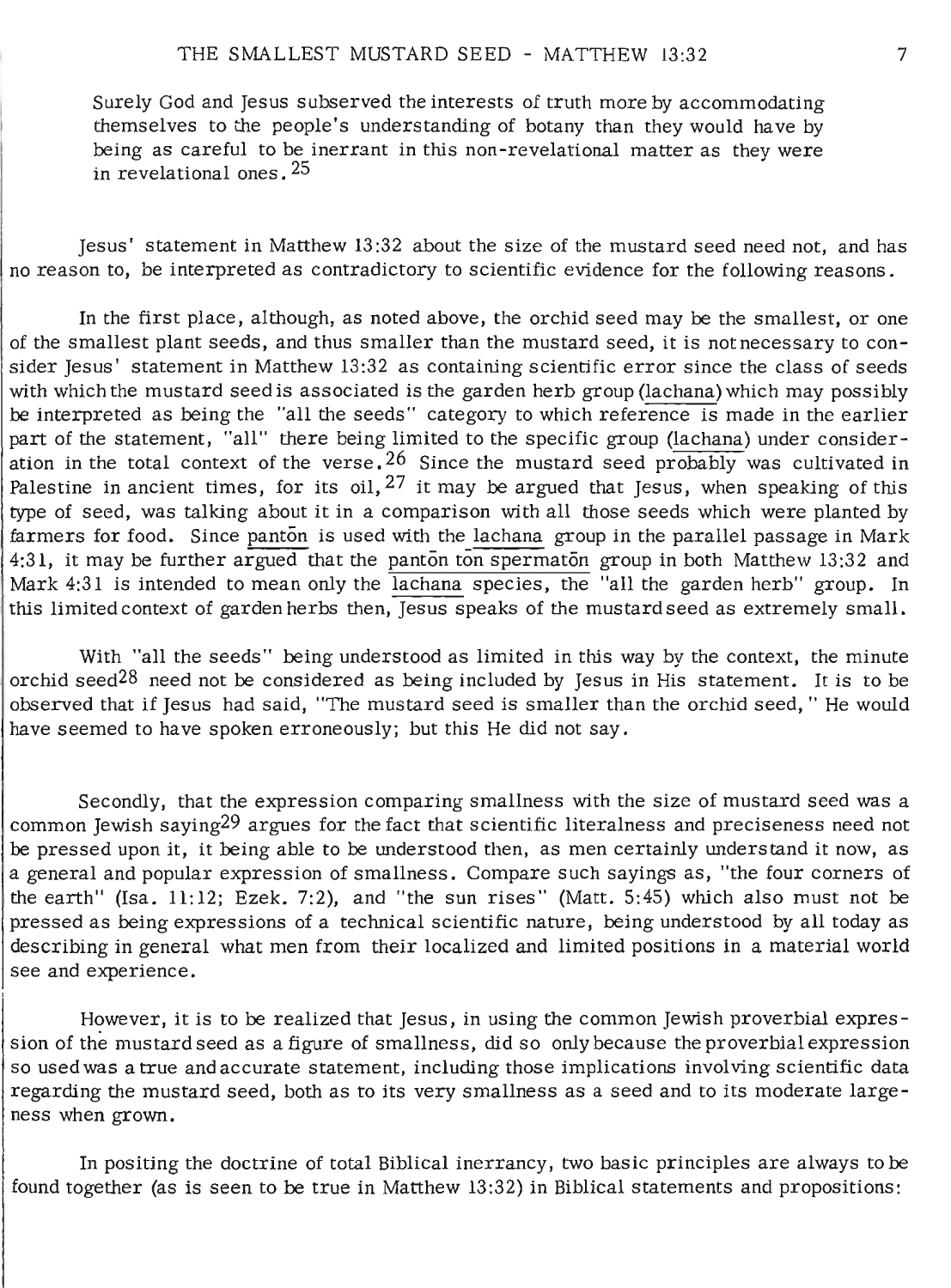#### 8 GRACE JOURNAL

1. The words and concepts use d are understandable to the hearers and readers . (Compare Paul's use of aner in Acts 17:31, a term understandable to the Athenians, instead of the term huios tou anthropou which would rather be meaningful to those who were exposed to the Old Testament Scripture and its background.)

2. Those words and concepts used are likewise true and accurate, containing no error of fact, doctrine or judgment.

It is not that one or the other of these principles applies, but that both of them are true at the same time in all Scriptural statements, as is the case in Matthew  $13:32$ .

Furthermore, the phrase in which mikroteron is found in Matthew 13:32 may be translated as follows, "a grain of mustard seed. . . which is a smaller of all the seeds," or, better  $\frac{1}{2}$ expressed, "a smaller group (or, example) from, or, out of, the total group of all the seeds," this translation and/or paraphrase being possible because the phrase can be taken as a partitive or ablatival genitive after the comparative,  $30$  and because the form mikroteron is anarthous  $31$ even as kokkos sinapeös is anarthrous and translated "a grain of mustard seed, "32 and, being. comparative in form, it can be taken as a true comparative in meaning, such as certain other  $\overline{\phantom{a}}$ New Testament comparative forms elsewhere are to be taken, as has been seen above.  $33$ 

If the assumption be made that the comparison expressed in Matthew  $13:32$  involves more  $\overline{a}$ species of seeds than just the garden herb group, and, if the mikroteron phrase is translated, , "a smaller group (or, example) out of all the seeds," then, in such a context, the mustard seed. species would compare favorably with the orchid seed species, as being another example, along  $\overline{\phantom{a}}$ with the orchid, of "a smaller seed group."

It is to be observed that the elative sense, "very," is a possible interpretation of I comparatives in some contexts, but not in this case, since the comparative here is used with a following genitive rather than as an adverbial modifier of the verb, as is seen in the elative ; comparatives in Acts 24:22; 25:10; II Tim. 1:18; John 13:27 (also MS D, Acts 4:1634 and 10:28). where the idea of "very" fits.

An additional argument for taking mikroteron as comparative in meaning is that it is thus <sup>i</sup> parallel in meaning, as well as form, with the succeeding comparative, meizon, which a number of the versions take also as comparative in meaning, translating  $i\bar{t}$ , "bigger," "larger," "greater, "35 the complete comparative picture in the verse thus agreeing with Robertson's thought that "the notion of duality always lies in the background" of the comparative.<sup>36</sup>

Even if mikroteron be taken as superlative in meaning, the verse still need not be interpreted as teaching that the mustard seed is exhaustively the smallest of the seeds, inasmuch as being anarthrous, it may be translated, "a smallest group out of all the seeds."

At any rate, mikroteron taken either comparatively or superlatively in the manner suggested above may, together with the whole ho relative clause, be properly interpreted as teaching that the seed mentioned (sinapi), whatever its specific nature,  $37$  is to be thought of as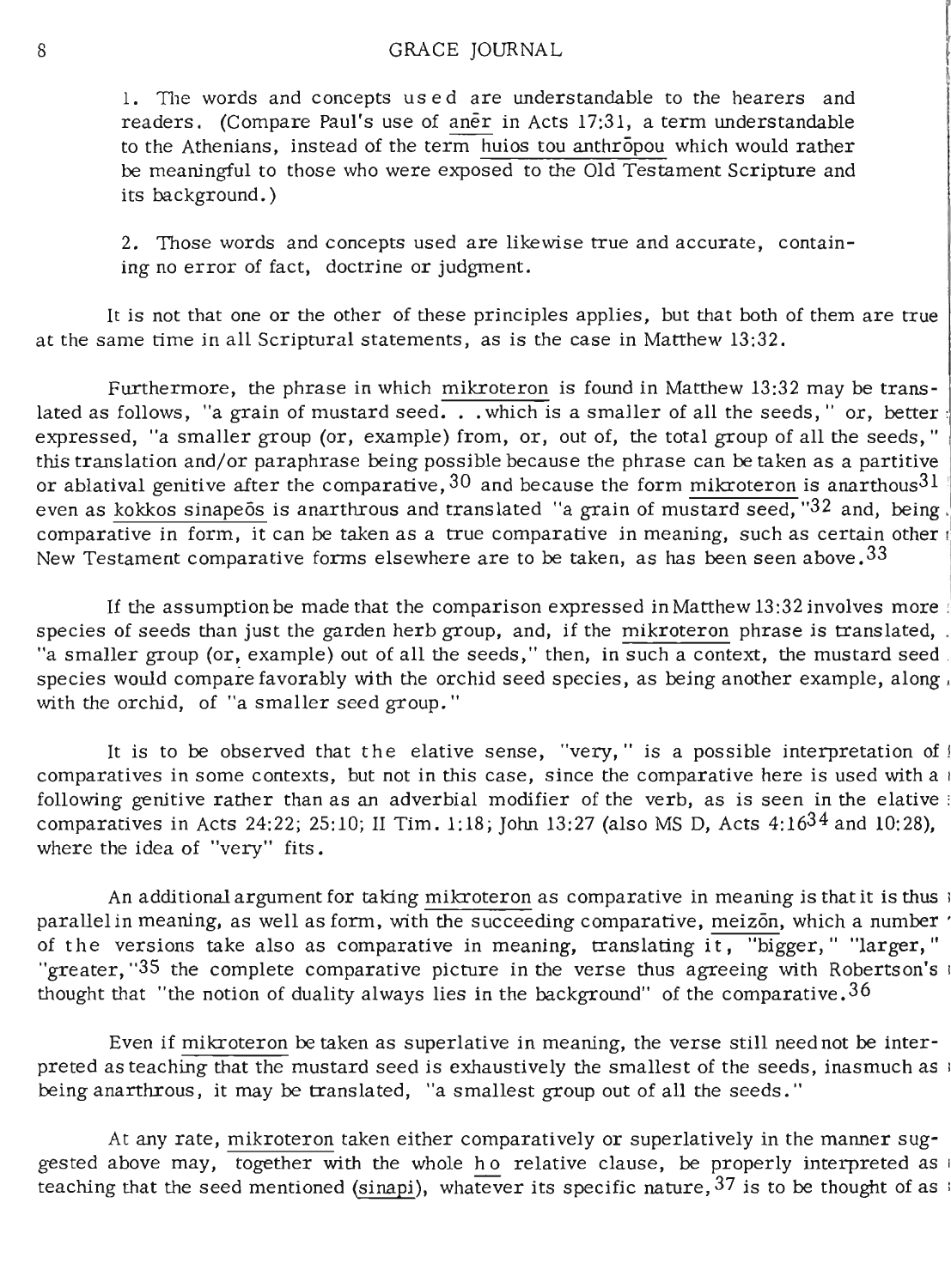a seed group which develops into a plant larger thanthe garden herbs (lachana) with which class it seems to be a part, and also which begins in its growth as a very small seed (as presumably other lachana begin) being "a smaller" or "a smallest" seed of all the seed groups (panton ton  $s$ permaton).  $38$ 

Therefore, on the basis of the above discussion, it is not necessary to consider that Matthew 13:32 in its sitz im leben includes a botanical scientific error, since the text can be culturally, historically and linguistically interpreted as describing scientific phenomena in general, but accurate, terms which agree with current Greek syntax and are readily understandable in this terminology as presenting that which men ordinarily see and experience in the material world, this text being an accurate andadequate expression of truth coming from a God of absolute truth who has revealed Himself through the propositional truth of the Bible.

#### DOCUMENTATION

- 1. Compare Moldenke's remarks about the orchid seeds "now usually regarded as the smallest in the world, being actually as fine as powder." H. N. Moldenke and A. L. Moldenke, Plants of the Bible (Waltham, Mass.: Chronica Botanica Company, 1952), p. 61.
- 2. Mark 4:31 in the parallel passage has the masculine relative pronoun, hon, which strictly agrees grammatically with the masculine, kokkos, whereas Matthew is evidently thinking more of to sperma and so uses the neuter, ho. See W. C. Allen, Gospel According to S. Matthew, in the International Critical Commentary (New York: Charles Scribner's Sons, 1907) p. 151. The text of Mark 4:31 is much the same in Greek, but it is to be noted that panton there is also used with ton lachanon.
- 3. Webster's Collegiate Dictionary, 5th edition says under "less," "syn. less, smaller, fewer. Less (opposed to greater, more) refer esp. to degree, value, or amount; smaller (opposed to larger) esp. to size, dimensions, or amount. ... "
- 4. H. W. Smyth, Greek Grammar, rev. by G. M. Messing (Cambridge: Harvard University Press, 1963), pp. 278-283.
- 5. F. Blass and A. Debrunner, A Greek Grammar of the New Testament, translated and revised by R. W. Funk (Chicago: Univ. of Chicago Press, 1961), p. 33. A. T. Robertson, A Grammar of the Greek New Testament in the Light of Historical Research, 3rd ed. (London: Hodder and Stoughton, 1919), p. 28.
- 6. Robertson, op. cit., p. 668; and J. H. Moulton, A Grammar of New Testament Greek, 3rd ed., Vol. I (Edinburgh: T. & T. Clark, 1908), p. 236.
- 7. Compare the superlative, elachistos, in Luke. Moulton, op. cit., Vol. I, p. 236.<br>8. Robertson, op. cit., p. 663.
- 
- 8. Robertson, <u>op. cit</u>., p. 663.<br>9. These two passages are identically word for word in the Greek text except that Matt. 11:11 has ton ouranon instead of tou theou found in Luke 7:28.
- 10. Blass-Debrunner, op. cit., Par.  $\overline{61}$ , p. 33, notes this idea of O. Cullmann, Con. Neot. 11 (1947) 30, which they say was also the concept of Franz Dibelius.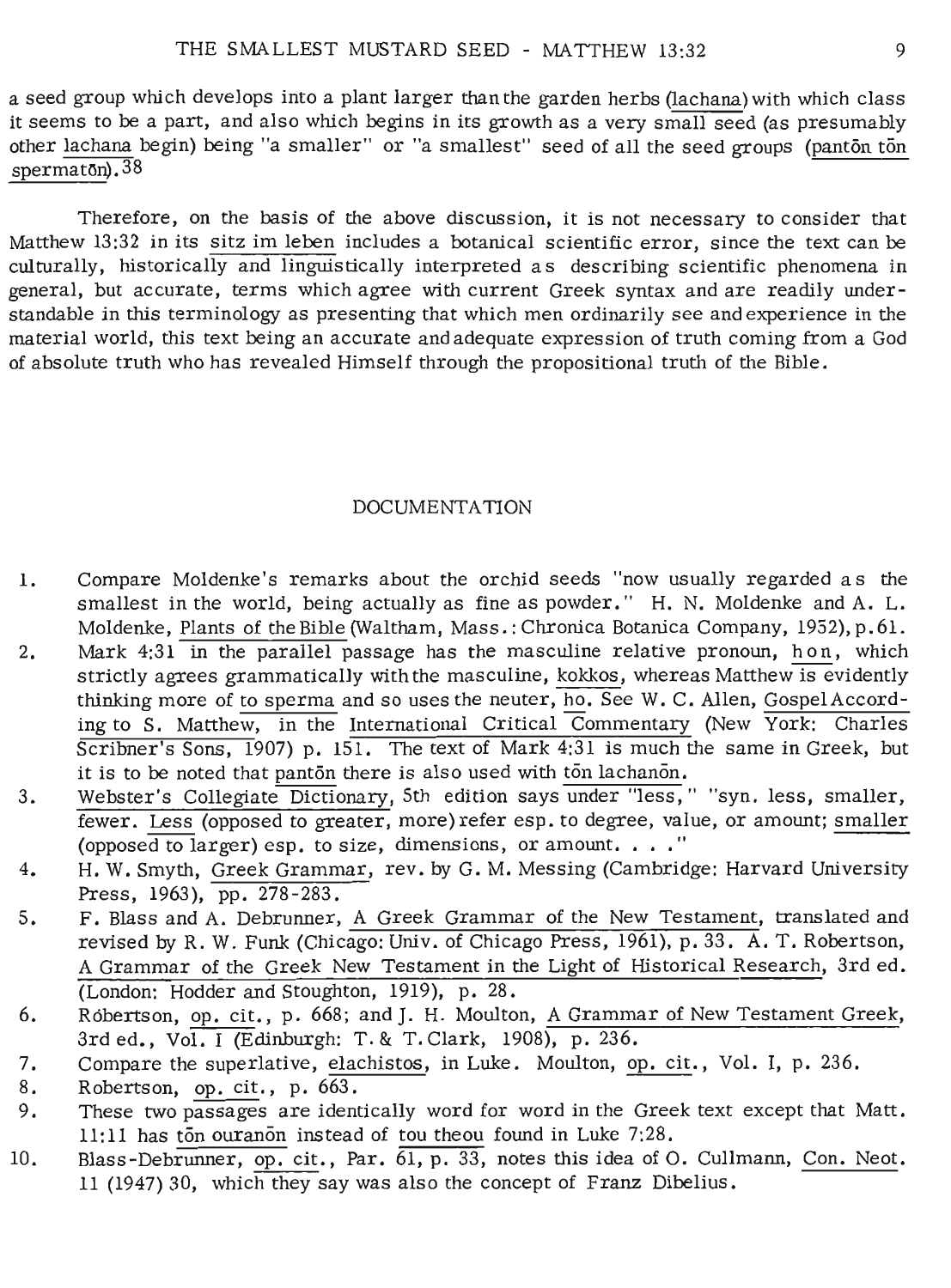- 11. Compare Luke 22:26 where D it vg<sup>c1</sup> sy sa have mikroteros instead of neoteros, providing the interesting suggestion that the former word in the comparative might be considered equivalent to the meaning in neoteros.
- 12. Regarding comparison forms of megas,  $\overline{\text{Moulton}}$  (op. cit., Vol. I, p. 78) observes that megistos "is practically obsolete in Hellenistic: its appearance in II Peter is as significant as its absence from the rest of the New Testament. "
- 13. Robertson, op. cit., p. 277.
- 14 . However, this usage could be interpreted as expressing duality, two classes again being compared, the Father on the one hand, all other beings and forces on the other. Compare also in this connection John 14:12; Hebrews 11:26; III John 4.
- 15. Compare J. A. Broadus, Commentary on the Gospel of Matthew (Philadelphia: American Baptist Publication Society, 1886), p. 296.
- 16. Robertson, op. cit., p. 663.
- 17. W. F. Arndt and F. W. Gingrich, A Greek-English Lexicon of the New Testament, 4th revised edition. (Chicago: University of Chicago Press, 1957), "sinapi"; A. Plummer, An Exegetical Commentary on the Gospel According to S. Matthew (London: Robert Scott Roxburghe House, 1915), p. 194.
- 18. Moldenke, op. cit., pp. 59-61.
- 19. J. H. Thayer, A Greek-English Lexicon of the New Testament, rev. (New York: American Book Company, 1889), "sperma."
- 20. Lachanon is from lachaino, to dig; thus developed the idea of herbs grown on cultivated ! (dug-up) land. Thayer, op. cit., "lachanon."
- 21. Thayer, op. cit., "sinapi"; Moldenke, op. cit., p. 60.
- 22. Webster's New International Dictionary, 2nd ed., unabridged (Springfield, Mass.: G. & C. Merriam Co., 1956), "plant."
- 23. Webster, op. cit., "spermatophyta."
- 24. It is not necessary to assume that the sinapi when grown was large enough and strong enough to be a nesting place for birds. All the verb kataskenoo ("settle") need imply is that small birds temporarily perched on its branches. See Moldenke, op. cit., p. 61.
- 25. Daniel P. Fuller, "Benjamin B. Warfield's View of Faith and History,"  $pp. 10, 11, a$ paper presentedat the Nineteenth Annual Meeting of the Evangelical Theological Society, Dec. 27-29, 1967, Toronto Bible College, Toronto, Canada, and published in the Bulletin of the Evangelical Theological Society, Vol. 11, No.2 (Spring, 1968), pp. 75-83 (see pp. 81 and 82).
- 26. Compare, for example, "all" limited by the context in John 6:37 and John 12:32.
- 27. Moldenke, op. cit., pp. 59, 61.
- 28. A number of kinds of orchids were known to be native to Palestine. Moldenke, op. cit., p. 61.
- 29. Plummer (op. cit., p. 194) says, '''small as a mustard seed' was a Jewish proverb to <sup>I</sup> indicate a very minute particle." See also H. Alford, The Greek Testament, Vol. I (New York: Harper and Bros., 1859), p. 132; H. A. W. Meyer, The Gospel of Matthew (New York: Funk and Wagnalls, 1884), p. 259; H. L. Strack and P. Billerbeck, Kommentar Zum Neuen Testament, 4th unchanged ed., Vol. I (Munchen: C. H. Beck'she Verlagsbuchhandlung, 1965), p. 669.
- 30. Actually the partitive and ablatival genitives frequently blend into one another. See Robertson, op. cit., p. 519. Examples of the partitive genitive are tous ptochous ton